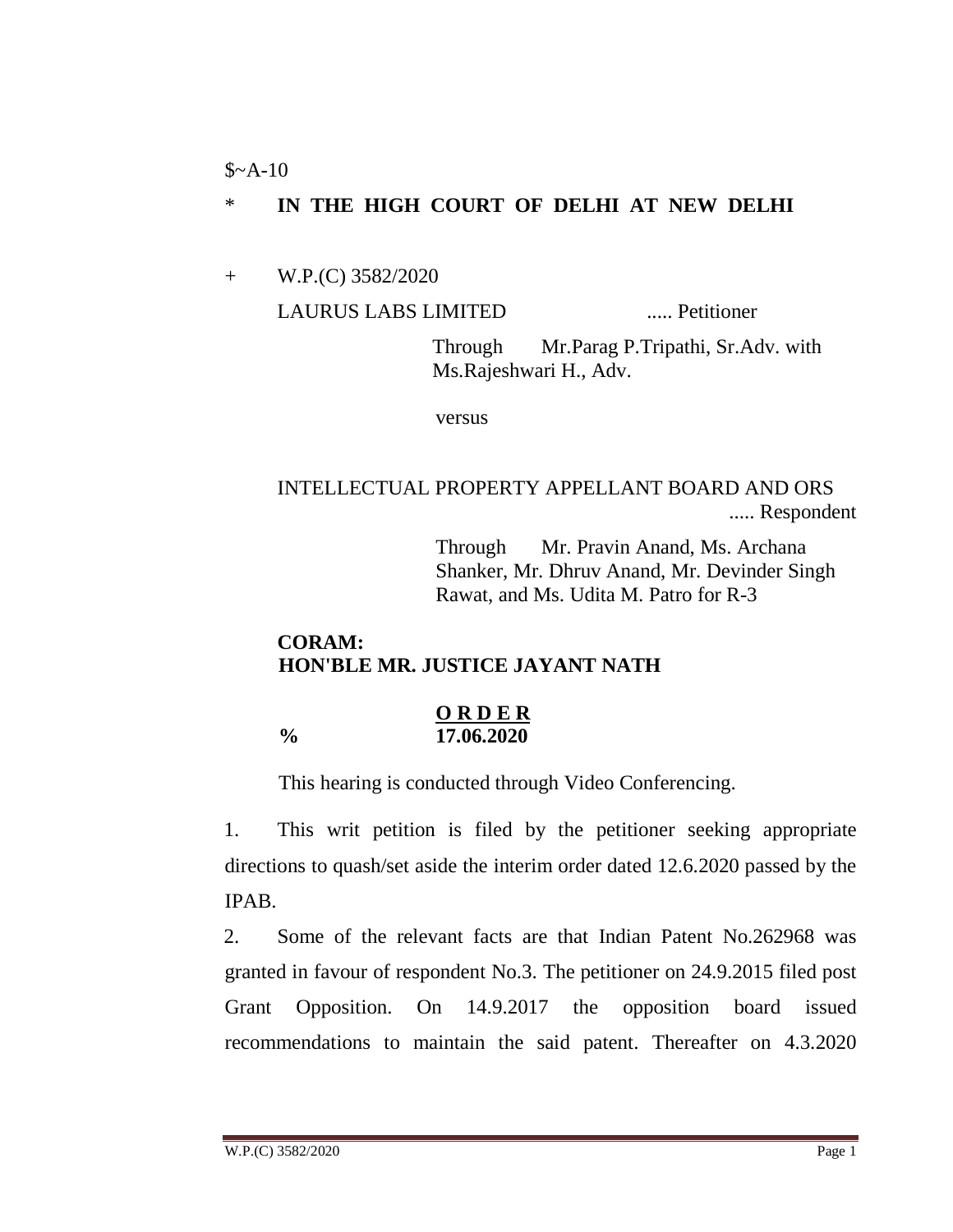Controller of Patents passed an order revoking the said patent in question. It is at this stage that respondent No.3 has filed an appeal against the said order of the Controller of Patents. By the impugned order the IPAB has stayed the order of the Controller revoking the patent.

3. There are other proceedings which have also gone on in this court. Respondent No.3 has filed a writ petition in this court being W.P.(C)12105/2019 which was disposed of on 20.11.2019. Respondent No.3 has also filed a suit for injunction against Natco Pharma Limited who is the licensee of the petitioner. The suit is pending adjudication and is now said to be adjourned sometime in August 2020. It has been pointed out that there are no interim orders in favour of respondent No.3 in the said order.

4. I have heard learned counsels for the parties.

5. Learned senior counsel for the petitioner has vehemently urged that the interim order dated 12.6.2020 is virtually a non-speaking order in the sense that it does not record the submissions of the petitioner and of course does not deal with the submissions of the petitioner. It merely reproduces the contentions raised by respondent No.3 and has recorded a finding of a prima facie case in favour of respondent No.3 without recording any reasons as to why a prima facie case is made out in favour of respondent No.3. He has stressed that this court in WP (C) 12105/2019 had on 20.11.2019 permitted the Controller to take into account the additional documents and evidence filed by the petitioner.

6. Learned counsel for respondent No.3 submits that he refutes the contentions of learned senior counsel for the petitioner. He states that the impugned order passed by the Controller is blatantly erroneous for reasons as submitted in the written submissions.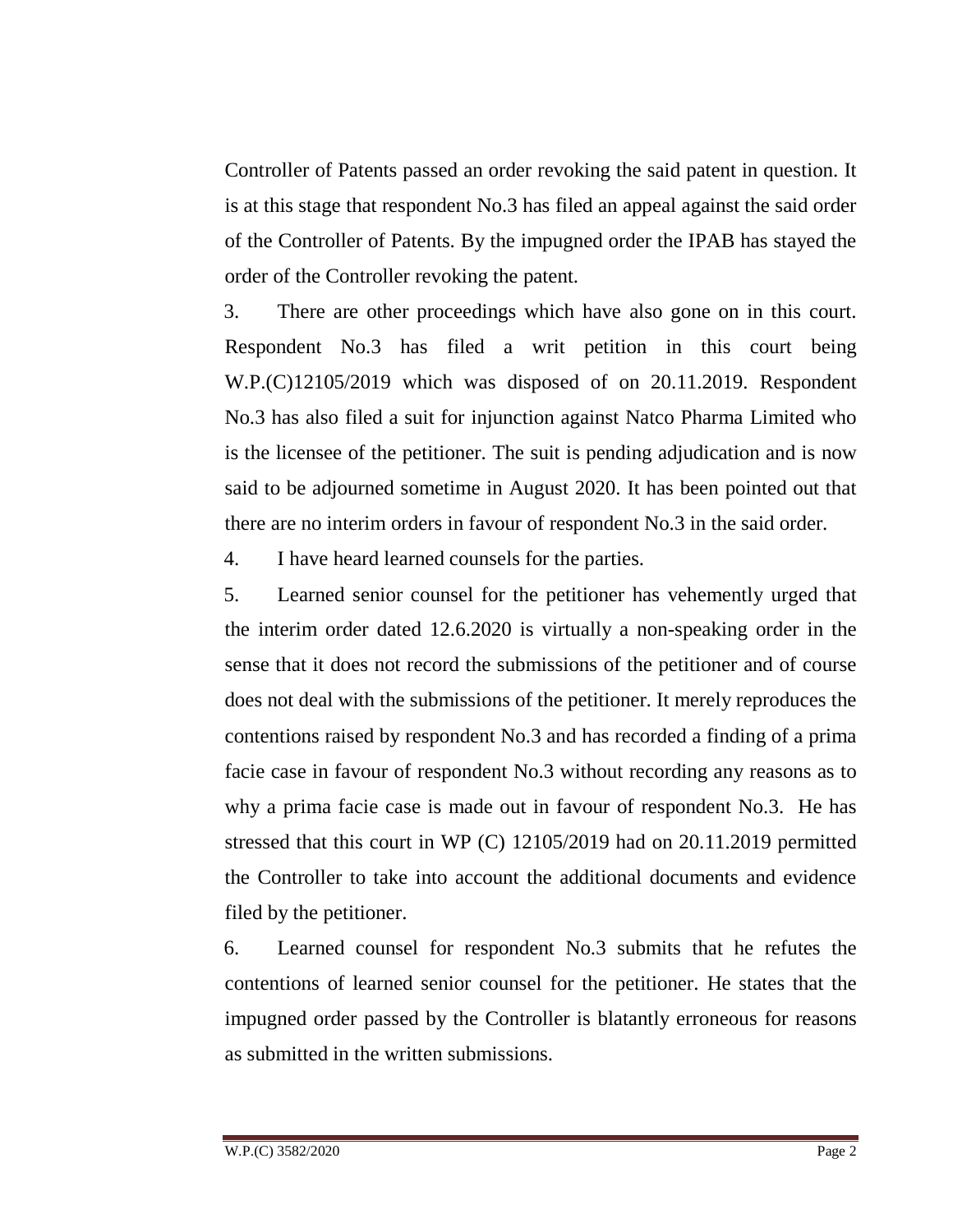7. The impugned order of 12.6.2020 reads as follows:-

"1. Notice in the main appeal has already issued for 9.7.2020 for final hearing.

2.The interim prayer sought by the appellant is opposed by Mr Parag P Tripathi the learned senior counsel appearing on behalf of respondent no. 3 who has supported the impugned orders and stated that the respondent no 2 has complied with all directions of the order dated 20.11.2020 passed by the Hon'ble Delhi High Court in W.P(C) 12105/2019.

3.On the other hand Mr Pravin Anand, advocate appearing on behalf of appellant has made his submissions on few issues on merit involved in the matter. It is also stated by him that in case the interim orders are not passed, his clients suit for infringement of Patent being CS(COMM) 709/2019 filed by his client may lead to the dismissal on 16.6.2020. It is also submitted by him that respondent no 2 disregarded the order of the Hon'ble High Court wherein it was directed to ensure that the members of Opposition Board are present so that new documents and evidences are discussed in the presence of the Opposition Board.. The said documents/ Additional evidences were not sent mainly on the reasons as given in the impugned order that it will cause further delay of six months and there is no procedure. It is also argued by him that all other issues including novelty has been decided in favour of the Appellant except the issue of obviousness which is a mix question of law and fact as per settled law. It is argued by him that even the said point of obviousness is decided against the settled law and without application of mind.

4.As per material available on record, we are of the view that the appellant has made a strong prima facie case in its favour. The balance of convenience is also in favour of the appellant and if interim order is not passed, the appellant will suffer irreparable loss and injury.